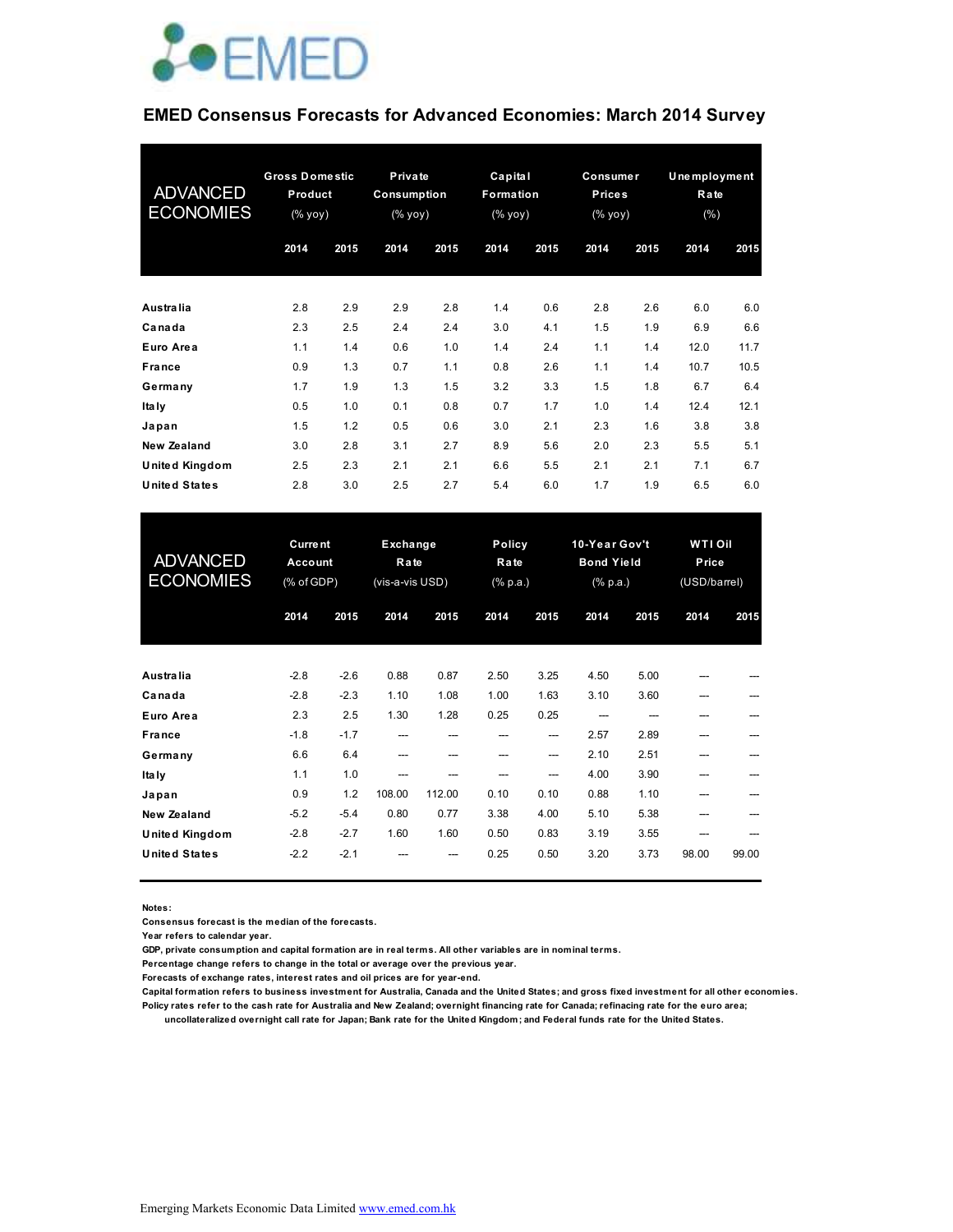

#### **EMED Consensus Forecasts for Emerging Markets: March 2014 Survey**

|                        | <b>Gross Domestic</b> |            | Private      |            | Fixed      |            | Consumer      |            | <b>Unemployment</b> |             |
|------------------------|-----------------------|------------|--------------|------------|------------|------------|---------------|------------|---------------------|-------------|
| <b>EMERGING</b>        | Product               |            | Consumption  |            | Investment |            | <b>Prices</b> |            | Rate                |             |
| <b>MARKETS</b>         | $(%$ (% yoy)          |            | $(%$ (% yoy) |            | $(%$ yoy)  |            | (% yoy)       |            | (% )                |             |
|                        | 2014                  | 2015       | 2014         | 2015       | 2014       | 2015       | 2014          | 2015       | 2014                | 2015        |
|                        |                       |            |              |            |            |            |               |            |                     |             |
| Argentina              | 1.8                   | 2.7        | 2.4          | 2.1        | $-2.2$     | $-0.3$     | 24.0          | 20.6       | 7.6                 | 7.7         |
| <b>Brazil</b><br>Chile | 2.2<br>4.3            | 2.5<br>4.5 | 2.3<br>4.2   | 2.1<br>4.0 | 1.0<br>3.9 | 2.8<br>4.1 | 5.8<br>3.2    | 5.6<br>3.0 | 5.7<br>6.1          | 5.9<br>5.8  |
| China                  | 7.4                   | 7.2        | 8.3          | 8.2        | 7.4        | 6.9        | 3.1           | 3.2        | 4.1                 | 4.2         |
| Colombia               | 4.6                   | 4.5        | 4.8          | 4.7        | 8.8        | 8.9        | 2.8           | 3.1        | 9.5                 | 9.4         |
| <b>Czech Republic</b>  | 1.7                   | 2.5        | 1.3          | 2.1        | 2.5        | 3.7        | 1.5           | 2.0        | 7.6                 | 7.2         |
|                        |                       |            |              |            | 4.8        | 4.0        | 3.7           | 3.7        |                     | 3.2         |
| <b>Hong Kong</b>       | 3.5<br>2.0            | 3.7<br>2.0 | 3.9<br>1.3   | 4.3<br>2.0 | 3.0        | 2.5        | 2.0           | 3.0        | 3.3<br>10.0         | 9.5         |
| Hungary<br>India       | 5.2                   | 5.6        | 4.9          | 5.5        | 5.0        | 5.8        | 8.0           | 7.2        |                     |             |
| Indonesia              | 5.5                   | 5.8        | 5.1          | 5.3        | 4.0        | 6.2        | 6.1           | 5.6        | ---<br>6.2          | ---<br>6.2  |
|                        | 5.0                   | 5.0        | 6.5          | 5.2        | 8.1        | 7.0        | 3.2           | 3.5        | 3.1                 | 3.1         |
| Malaysia<br>Mexico     | 3.2                   | 3.8        | 3.1          | 4.2        | 5.1        | 6.4        | 4.0           | 3.5        | 4.6                 | 4.2         |
| <b>Philippines</b>     | 6.5                   | 6.3        | 5.5          | 5.9        | 8.9        | 8.3        | 4.0           | 3.6        | 7.0                 | 7.2         |
|                        |                       |            |              |            |            |            |               |            |                     |             |
| Poland<br>Russia       | 2.9<br>2.3            | 3.4<br>2.6 | 2.1<br>3.4   | 2.6<br>3.5 | 3.1<br>3.5 | 4.8<br>4.2 | 1.9<br>5.6    | 2.5<br>5.4 | 11.7<br>5.8         | 10.3<br>5.7 |
|                        |                       |            |              |            |            |            |               |            |                     |             |
| Singapore              | 3.8                   | 4.0        | 3.0          | 2.7        | 4.1        | 4.4        | 3.0           | 2.9        | 2.0                 | 2.1         |
| South Korea            | 3.5                   | 3.6        | 2.9          | 3.1        | 4.2        | 3.5        | 2.1           | 2.5        | 3.1                 | 3.1         |
| Taiwan                 | 3.2                   | 3.6        | 2.2          | 2.7        | 3.4        | 3.4        | 1.4           | 1.7        | 4.1                 | 4.0         |
| <b>Thailand</b>        | 3.5                   | 4.7        | 2.0          | 4.0        | 2.8        | 6.0        | 2.5           | 2.8        | 0.8                 | 0.9         |
| Turkey                 | 2.6                   | 4.0        | 2.8          | 3.2        | 3.6        | 4.5        | 7.5           | 6.5        | 9.5                 | 9.7         |

|                       | <b>Money</b>       |                          | <b>Merchandise</b> |                | <b>Merchandise</b>  |      | <b>Current</b> |        | Exchange        |       |
|-----------------------|--------------------|--------------------------|--------------------|----------------|---------------------|------|----------------|--------|-----------------|-------|
| <b>EMERGING</b>       |                    | Supply M2                |                    | <b>Exports</b> | <b>Imports</b>      |      | <b>Account</b> |        | Rate            |       |
| <b>MARKETS</b>        | $(%$ $\gamma$ yoy) |                          | $(%$ $\gamma$      |                | $(\sqrt[6]{6}$ yoy) |      | (% of GDP)     |        | (vis-a-vis USD) |       |
|                       | 2014               | 2015                     | 2014               | 2015           | 2014                | 2015 | 2014           | 2015   | 2014            | 2015  |
|                       |                    |                          |                    |                |                     |      |                |        |                 |       |
|                       |                    |                          |                    |                |                     |      |                |        |                 |       |
| Argentina             | 19.5               | 18.1                     | $-0.1$             | 0.5            | $-1.0$              | 0.0  | $-1.0$         | $-1.2$ | 10.00           | 11.81 |
| <b>Brazil</b>         | 13.0               | 14.0                     | 5.0                | 5.5            | 4.1                 | 4.7  | $-3.3$         | $-3.2$ | 2.40            | 2.55  |
| Chile                 | 13.8               | 13.0                     | 4.5                | 4.0            | 4.9                 | 3.2  | $-3.8$         | $-3.7$ | 535             | 548   |
| China                 | 13.0               | 12.0                     | 8.0                | 8.1            | 8.0                 | 8.3  | 2.1            | 2.3    | 6.00            | 5.95  |
| Colombia              | 16.1               | 14.6                     | 6.6                | 5.6            | 7.1                 | 7.2  | $-3.5$         | $-3.5$ | 1980            | 2010  |
| <b>Czech Republic</b> | ---                | $\overline{\phantom{a}}$ | 5.2                | 6.5            | 6.1                 | 6.8  | $-1.3$         | $-1.2$ | 21.1            | 20.7  |
| <b>Hong Kong</b>      | 7.6                | 7.0                      | 6.9                | 7.9            | 7.3                 | 8.0  | 2.6            | 2.8    | 7.77            | 7.78  |
| Hungary               | 6.2                | 6.8                      | 4.5                | 6.3            | 5.5                 | 6.4  | 1.5            | 1.5    | 230             | 234   |
| India                 | 15.3               | 15.1                     | 12.8               | 9.9            | 10.0                | 11.7 | $-2.9$         | $-2.9$ | 62.3            | 63.5  |
| Indonesia             | 11.0               | 11.5                     | 4.5                | 5.7            | 2.4                 | 4.1  | $-2.7$         | $-2.4$ | 11600           | 11675 |
| Malaysia              | 9.9                | 8.4                      | 5.9                | 5.5            | 7.8                 | 6.0  | 4.0            | 4.0    | 3.25            | 3.25  |
| Mexico                | 10.0               | 12.0                     | 6.5                | 7.0            | 8.1                 | 7.8  | $-1.6$         | $-1.7$ | 12.8            | 12.8  |
| <b>Philippines</b>    | 8.3                | 8.9                      | 7.8                | 5.5            | 8.0                 | 8.0  | 2.7            | 2.9    | 43.2            | 44.0  |
| Poland                | 6.7                | 8.6                      | 5.5                | 7.1            | 5.7                 | 7.4  | $-2.3$         | $-2.5$ | 3.16            | 3.20  |
| <b>Russia</b>         | 13.0               | 13.5                     | 2.0                | 2.0            | 4.5                 | 5.1  | 1.6            | 1.0    | 35.0            | 36.1  |
| Singapore             | 6.0                | 4.6                      | 5.0                | 5.7            | 4.2                 | 4.0  | 16.5           | 16.5   | 1.27            | 1.27  |
| South Korea           | 6.8                | 8.5                      | 6.1                | 7.2            | 5.9                 | 7.1  | 4.1            | 3.5    | 1050            | 1043  |
| Taiwan                | 5.6                | 5.8                      | 4.5                | 6.0            | 4.0                 | 5.4  | 9.8            | 9.0    | 29.8            | 29.9  |
| <b>Thailand</b>       | 7.5                | 8.6                      | 4.5                | 7.0            | 3.3                 | 7.0  | 0.3            | 0.3    | 33.1            | 33.7  |
| Turkey                | 14.6               | 18.0                     | 6.3                | 6.2            | 4.6                 | 6.1  | $-6.3$         | $-6.4$ | 2.20            | 2.24  |
|                       |                    |                          |                    |                |                     |      |                |        |                 |       |

**Notes:** 

**Consensus forecast is the median of the forecasts.**

**Year refers to calendar year except for India for which fiscal year (April to March) is used.**

**GDP, private consumption and fixed investment are in real terms. All other variables are in nominal terms.**

**Percentage change refers to change in the total or average over the previous year, except for money supply growth w hich is** 

 **based on year-end figures. Forecasts of exchange rates and interest rates are for year-end.**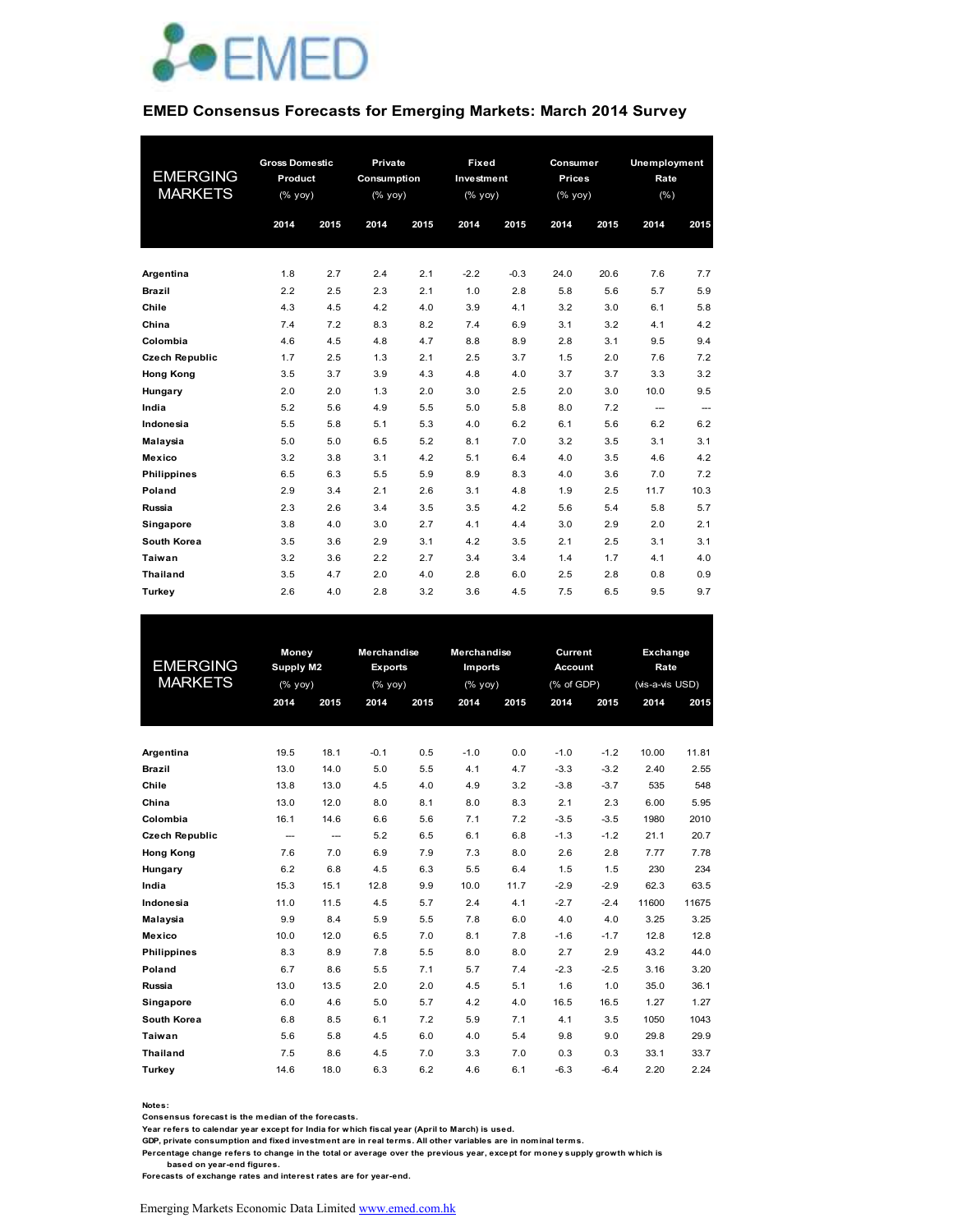

## **EMED Consensus Forecasts for the United States: March 2014 Survey**

| <b>UNITED STATES</b>                           | <b>Gross Domestic</b><br>Product<br>$(% \mathsf{Y}^{\prime }\mathsf{Y}^{\prime })$ (% $\mathsf{Y}^{\prime }\mathsf{Y}^{\prime })$ |                          | Consumer<br>Prices<br>(% yoy) |                          | <b>UNITED STATES</b>                  | <b>Gross Domestic</b><br><b>Product</b><br>(% yoy) |                          | Consumer<br><b>Prices</b><br>(% yoy) |                          |
|------------------------------------------------|-----------------------------------------------------------------------------------------------------------------------------------|--------------------------|-------------------------------|--------------------------|---------------------------------------|----------------------------------------------------|--------------------------|--------------------------------------|--------------------------|
|                                                | 2014                                                                                                                              | 2015                     | 2014                          | 2015                     |                                       | 2014                                               | 2015                     | 2014                                 | 2015                     |
|                                                |                                                                                                                                   |                          |                               |                          |                                       |                                                    |                          |                                      |                          |
| <b>ABN AMRO</b>                                | 3.5                                                                                                                               | 3.8                      | 1.8                           | 2.1                      | <b>JCER</b>                           | 2.7                                                | 2.8                      | 2.6                                  | 2.1                      |
| <b>Action Economics</b>                        | 2.7                                                                                                                               | 3.0                      | 1.6                           | 2.1                      | <b>KBC</b>                            | 3.0                                                | 2.9                      | 1.6                                  | 2.1                      |
| <b>AIB Global Treasury</b>                     | 3.0                                                                                                                               | 3.2                      | 1.4                           | 1.7                      | Korea Investment & Securities         | 2.6                                                | $\overline{\phantom{a}}$ | 1.5                                  |                          |
| <b>Allianz</b>                                 | 3.0                                                                                                                               | 2.5                      | 1.8                           | 2.1                      | <b>Mesirow Financial</b>              | 2.8                                                | 3.1                      | 1.8                                  | 1.7                      |
| Asiya Investments                              | 2.5                                                                                                                               | 3.0                      | 1.6                           | 1.9                      | <b>Moody's Analytics</b>              | 3.1                                                | 4.0                      | 1.8                                  | 2.1                      |
| <b>Bank Julius Baer</b>                        | 2.9                                                                                                                               | 2.9                      | 1.7                           | 2.0                      | Morgan Keegan                         | 2.5                                                | $\overline{\phantom{a}}$ | 2.1                                  | $\overline{\phantom{a}}$ |
| <b>Bank of Ireland</b>                         | 2.8                                                                                                                               | $\overline{\phantom{a}}$ | 1.7                           | $\overline{\phantom{a}}$ | <b>Mortgage Bankers Association</b>   | 2.4                                                | 2.6                      | 1.8                                  | 1.9                      |
| <b>Barclays Capital</b>                        | 2.7                                                                                                                               | 2.6                      | 1.8                           | 2.1                      | <b>NAR</b>                            | 2.4                                                | 2.9                      | 2.6                                  | 3.7                      |
| <b>BayernLB</b>                                | 2.9                                                                                                                               | 3.0                      | 1.5                           | 1.8                      | <b>National Bank of Canada</b>        | 2.8                                                | 2.9                      | 1.4                                  | 1.6                      |
| <b>BBVA</b>                                    | 2.5                                                                                                                               | 2.5                      | 2.3                           | 2.4                      | <b>Natixis</b>                        | 2.5                                                | 2.7                      | 1.7                                  | 1.9                      |
| <b>BHF Bank</b>                                | 2.7                                                                                                                               | $\sim$                   | 1.9                           | $\overline{\phantom{a}}$ | <b>NIESR</b>                          | 2.8                                                | 2.7                      | 1.3                                  | 2.0                      |
| <b>BMO Capital Markets</b>                     | 2.7                                                                                                                               | 3.1                      | 1.8                           | 1.8                      | <b>NLI Research Institute</b>         | 2.6                                                | 3.0                      | 1.5                                  | 1.8                      |
| <b>BNP Paribas</b>                             | 2.3                                                                                                                               | 2.7                      | 1.9                           | 1.8                      | Nordea                                | 3.0                                                | $\overline{\phantom{a}}$ | 1.8                                  | $\overline{\phantom{a}}$ |
| <b>BWC Capital Markets</b>                     | 2.5                                                                                                                               | $\overline{\phantom{a}}$ | 2.0                           | ---                      | <b>Northern Trust</b>                 | 2.8                                                |                          | 1.8                                  | $\overline{\phantom{a}}$ |
| <b>Capital Economics</b>                       | 2.8                                                                                                                               | 3.0                      | 1.5                           | 2.0                      | <b>OCBC Bank</b>                      | 2.9                                                | $\overline{\phantom{a}}$ | 1.6                                  |                          |
| <b>CIBC World Markets</b>                      | 3.0<br>2.6                                                                                                                        | 3.1                      | 1.6<br>1.5                    | 2.4                      | <b>PNC</b>                            | 2.9<br>2.6                                         | 2.6                      | 1.7                                  | 2.1<br>1.4               |
| Citigroup                                      | 2.5                                                                                                                               | 3.1                      |                               | 1.7<br>1.9               | Prometeia                             | 2.9                                                | 2.9<br>3.1               | 1.4<br>1.6                           | 1.9                      |
| <b>Comerica Bank</b><br>Commerzbank            | 2.8                                                                                                                               | 3.2<br>3.0               | 1.6<br>1.5                    | 1.9                      | <b>Raymond James</b><br><b>ROBECO</b> | 2.8                                                | 3.0                      | 1.6                                  | 1.9                      |
|                                                | 2.7                                                                                                                               | 2.8                      | 1.6                           | 1.9                      | Royal Bank of Canada                  | 2.8                                                | 3.2                      | 1.6                                  | 1.9                      |
| <b>Credit Agricole</b><br><b>Credit Suisse</b> | 2.6                                                                                                                               | 3.0                      | 1.5                           | 1.8                      | <b>Schroders</b>                      | 3.0                                                | 3.0                      | 1.5                                  | 1.4                      |
| Daiwa Institute of Research                    | 2.7                                                                                                                               | $\overline{\phantom{a}}$ | 2.2                           | $\overline{\phantom{a}}$ | Scotia Capital                        | 2.8                                                | 3.0                      | 1.7                                  | 1.9                      |
| Danske Bank                                    | 3.0                                                                                                                               | 3.4                      | 1.2                           | 1.7                      | <b>Societe Generale</b>               | 3.4                                                | 3.3                      | 1.6                                  | 2.0                      |
| <b>DBS Bank</b>                                | 2.2                                                                                                                               | 2.3                      | 1.7                           | 1.9                      | <b>Standard &amp; Poor's</b>          | 3.0                                                | 3.3                      | 1.3                                  | 1.8                      |
| Deka Bank                                      | 2.6                                                                                                                               | 2.9                      | 1.6                           | 1.9                      | <b>Standard Chartered</b>             | 2.6                                                | 2.7                      | 1.5                                  | 1.9                      |
| <b>Desjardins</b>                              | 2.8                                                                                                                               | 3.0                      | 1.5                           | 2.1                      | <b>TD Economics</b>                   | 2.7                                                | 3.1                      | 1.8                                  | 2.3                      |
| <b>DIW</b>                                     | 2.6                                                                                                                               | 3.0                      | 1.6                           | 2.1                      | <b>UniCredit Group</b>                | 2.6                                                | ---                      | 2.5                                  | $\overline{\phantom{a}}$ |
| DnB NOR                                        | 3.2                                                                                                                               | 3.0                      | 1.9                           | 2.0                      | <b>UOB</b>                            | 3.0                                                | $\overline{\phantom{a}}$ | 1.5                                  | $\overline{\phantom{a}}$ |
| <b>DZ Bank</b>                                 | 3.2                                                                                                                               | 3.0                      | 2.1                           | 2.5                      | Wells Fargo                           | 2.3                                                |                          | 2.3                                  | ---                      |
| <b>Experian Economics</b>                      | 2.7                                                                                                                               | 3.2                      | 2.0                           | 2.1                      |                                       |                                                    |                          |                                      |                          |
| <b>Fannie Mae</b>                              | 2.9                                                                                                                               | 2.6                      | 1.1                           | 0.4                      |                                       |                                                    |                          |                                      |                          |
| <b>First Trust Advisors</b>                    | 2.4                                                                                                                               | 3.0                      | 1.8                           | 2.3                      | <b>CONSENSUS</b>                      |                                                    |                          |                                      |                          |
| <b>Freddie Mac</b>                             | 2.8                                                                                                                               | 3.3                      | 2.0                           | 2.0                      | Median                                | 2.8                                                | 3.0                      | 1.7                                  | 1.9                      |
| Handelsbanken                                  | 2.7                                                                                                                               | 2.9                      | 1.8                           | 2.1                      | Mean                                  | 2.8                                                | 3.0                      | 1.7                                  | 2.0                      |
| <b>ING</b>                                     | 3.5                                                                                                                               | 2.9                      | 2.0                           | 2.5                      | High                                  | 3.5                                                | 4.0                      | 2.6                                  | 3.7                      |
| Intesa Sanpaolo                                | 2.9                                                                                                                               | 3.0                      | 1.6                           | 1.9                      | Low                                   | 2.2                                                | 2.3                      | 1.1                                  | 0.4                      |
| <b>ITOCHU Institute</b>                        | 2.5                                                                                                                               | 2.5                      | 1.7                           | 1.8                      | <b>Standard Deviation</b>             | 0.3                                                | 0.3                      | 0.3                                  | 0.4                      |
| Continues in the next column                   |                                                                                                                                   |                          |                               |                          |                                       |                                                    |                          |                                      |                          |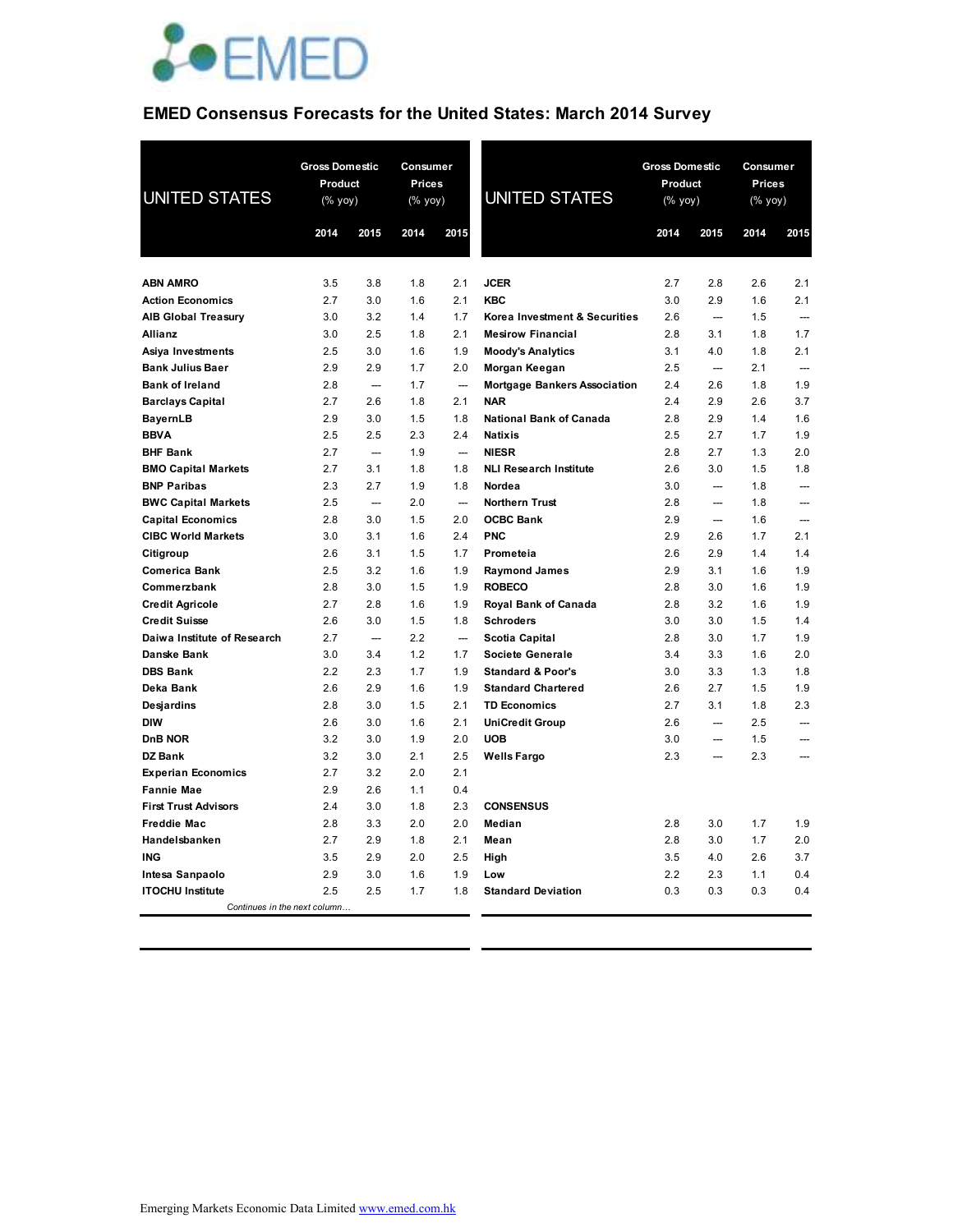

## **EMED Consensus Forecasts for the Euro Area: March 2014 Survey**

| <b>EURO AREA</b>           | <b>Gross Domestic</b><br>Product<br>(% yoy) |                          | Consumer<br><b>Prices</b><br>(% yoy) |                          | <b>EURO AREA</b>              |        | <b>Gross Domestic</b><br>Product<br>$(% \mathsf{y}\right)$ (% $\overline{\mathsf{y}\mathsf{y}}$ ) |      | Consumer<br><b>Prices</b><br>(% yoy) |  |
|----------------------------|---------------------------------------------|--------------------------|--------------------------------------|--------------------------|-------------------------------|--------|---------------------------------------------------------------------------------------------------|------|--------------------------------------|--|
|                            | 2014                                        | 2015                     | 2014                                 | 2015                     |                               | 2014   | 2015                                                                                              | 2014 | 2015                                 |  |
| <b>ABN AMRO</b>            | 1.3                                         | 1.8                      | 0.4                                  | 0.8                      | <b>ING</b>                    | 1.1    | 1.5                                                                                               | 1.0  | 1.5                                  |  |
| <b>Action Economics</b>    | $-0.4$                                      | 1.1                      | 1.9                                  | 1.8                      | Intesa Sanpaolo               | 1.0    | 1.4                                                                                               | 1.2  | 1.3                                  |  |
| <b>AIB Global Treasury</b> | 1.2                                         | 1.5                      | 1.2                                  | 1.5                      | <b>KBC</b>                    | 1.1    | 1.7                                                                                               | 0.9  | 1.5                                  |  |
| <b>Allianz</b>             | 1.5                                         | 1.5                      | 1.0                                  | 1.6                      | <b>Kiel Economics</b>         | 1.3    | 1.6                                                                                               | 1.2  | 2.0                                  |  |
| Asiya Investments          | 0.4                                         | 1.0                      | 1.2                                  | 1.4                      | Korea Investment & Securities | 1.0    | ---                                                                                               | 1.5  |                                      |  |
| <b>Bank Julius Baer</b>    | 1.1                                         | 1.2                      | 0.9                                  | 1.3                      | <b>Mizuho Securities</b>      | 0.9    | $\overline{\phantom{a}}$                                                                          | 1.4  | $\overline{\phantom{a}}$             |  |
| <b>Bank of Ireland</b>     | 1.0                                         | $\overline{\phantom{a}}$ | 1.0                                  | $\overline{\phantom{a}}$ | Monte Dei Paschi Di Siena     | 1.0    | 1.6                                                                                               | 1.0  | 1.4                                  |  |
| <b>Barclays Capital</b>    | 1.2                                         | 1.4                      | 0.9                                  | 1.1                      | <b>Natixis</b>                | 1.0    | 1.1                                                                                               | 1.1  | 1.3                                  |  |
| <b>BayernLB</b>            | 1.1                                         | 1.1                      | 1.0                                  | 1.4                      | <b>NIESR</b>                  | 0.8    | 1.5                                                                                               | 1.2  | 1.7                                  |  |
| <b>BBVA</b>                | 1.1                                         | 1.9                      | 1.0                                  | 1.4                      | <b>NLI Research Institute</b> | 1.2    | 1.5                                                                                               | 1.1  | 1.4                                  |  |
| <b>BHF Bank</b>            | 1.0                                         | $\overline{\phantom{a}}$ | 1.8                                  | $\overline{\phantom{a}}$ | Nordea                        | 1.0    | $\overline{\phantom{a}}$                                                                          | 1.0  | $\overline{\phantom{a}}$             |  |
| <b>BMO Capital Markets</b> | 1.0                                         | 1.1                      | 1.0                                  | 1.7                      | <b>OCBC Bank</b>              | 1.1    |                                                                                                   | 1.1  | ---                                  |  |
| <b>BNP Paribas</b>         | 1.4                                         | 1.6                      | 0.8                                  | 1.1                      | Prometeia                     | 1.0    | 1.5                                                                                               | 1.0  | 1.4                                  |  |
| <b>BWC Capital Markets</b> | 0.8                                         | $\qquad \qquad \cdots$   | 1.7                                  | $\overline{\phantom{a}}$ | <b>ROBECO</b>                 | 1.0    | 1.4                                                                                               | 1.1  | 1.4                                  |  |
| <b>Capital Economics</b>   | 0.5                                         | 1.0                      | 0.5                                  | 0.5                      | Royal Bank of Canada          | 1.0    | 1.2                                                                                               | 0.9  | 1.2                                  |  |
| <b>CIBC World Markets</b>  | 1.2                                         | $\qquad \qquad \cdots$   | 2.2                                  | $\overline{\phantom{a}}$ | <b>Schroders</b>              | 1.1    | 1.4                                                                                               | 0.8  | 1.2                                  |  |
| Citigroup                  | 1.1                                         | 1.3                      | 0.7                                  | 0.7                      | Scotia Capital                | 1.0    | 1.3                                                                                               | 1.1  | 1.3                                  |  |
| Commerzbank                | 0.9                                         | 1.0                      | 0.9                                  | 1.2                      | Societe Generale              | 0.6    | 1.2                                                                                               | 0.9  | 1.4                                  |  |
| <b>Credit Agricole</b>     | 1.0                                         | 1.2                      | 1.1                                  | 1.5                      | <b>Standard Chartered</b>     | 1.3    | 2.1                                                                                               | 0.9  | 1.2                                  |  |
| <b>Credit Suisse</b>       | 1.3                                         | 1.7                      | 0.9                                  | 1.2                      | <b>TD Economics</b>           | 1.2    | 1.4                                                                                               | 1.2  | 1.3                                  |  |
| Danske Bank                | 1.3                                         | 1.7                      | 0.7                                  | 1.0                      | <b>UniCredit Group</b>        | 1.2    |                                                                                                   | 1.8  |                                      |  |
| <b>DBS Bank</b>            | 0.7                                         | 1.0                      | 1.1                                  | 1.3                      | <b>UOB</b>                    | 1.0    |                                                                                                   | 1.3  |                                      |  |
| Deka Bank                  | 1.0                                         | 1.3                      | 1.2                                  | 1.5                      |                               |        |                                                                                                   |      |                                      |  |
| <b>DIW</b>                 | 0.9                                         | 1.5                      | 1.6                                  | 1.3                      |                               |        |                                                                                                   |      |                                      |  |
| D <sub>n</sub> B NOR       | 1.3                                         | 1.5                      | 1.2                                  | 1.5                      | <b>CONSENSUS</b>              |        |                                                                                                   |      |                                      |  |
| <b>DZ Bank</b>             | 1.2                                         | 1.6                      | 1.1                                  | 1.8                      | Median                        | 1.1    | 1.4                                                                                               | 1.1  | 1.4                                  |  |
| <b>ETLA</b>                | 1.1                                         | 1.5                      | 0.8                                  | 1.4                      | Mean                          | 1.0    | 1.4                                                                                               | 1.1  | 1.4                                  |  |
| <b>EUROFER</b>             | 1.3                                         | 1.8                      | 1.3                                  | 1.6                      | High                          | 1.5    | 2.1                                                                                               | 2.2  | 2.0                                  |  |
| <b>Freddie Mac</b>         | 1.5                                         |                          | 1.9                                  | ---                      | Low                           | $-0.4$ | 1.0                                                                                               | 0.4  | 0.5                                  |  |
| Handelsbanken              | 1.0<br>Continues in the next column         | 1.1                      | 1.6                                  | 1.7                      | <b>Standard Deviation</b>     | 0.3    | 0.3                                                                                               | 0.4  | 0.3                                  |  |
|                            |                                             |                          |                                      |                          |                               |        |                                                                                                   |      |                                      |  |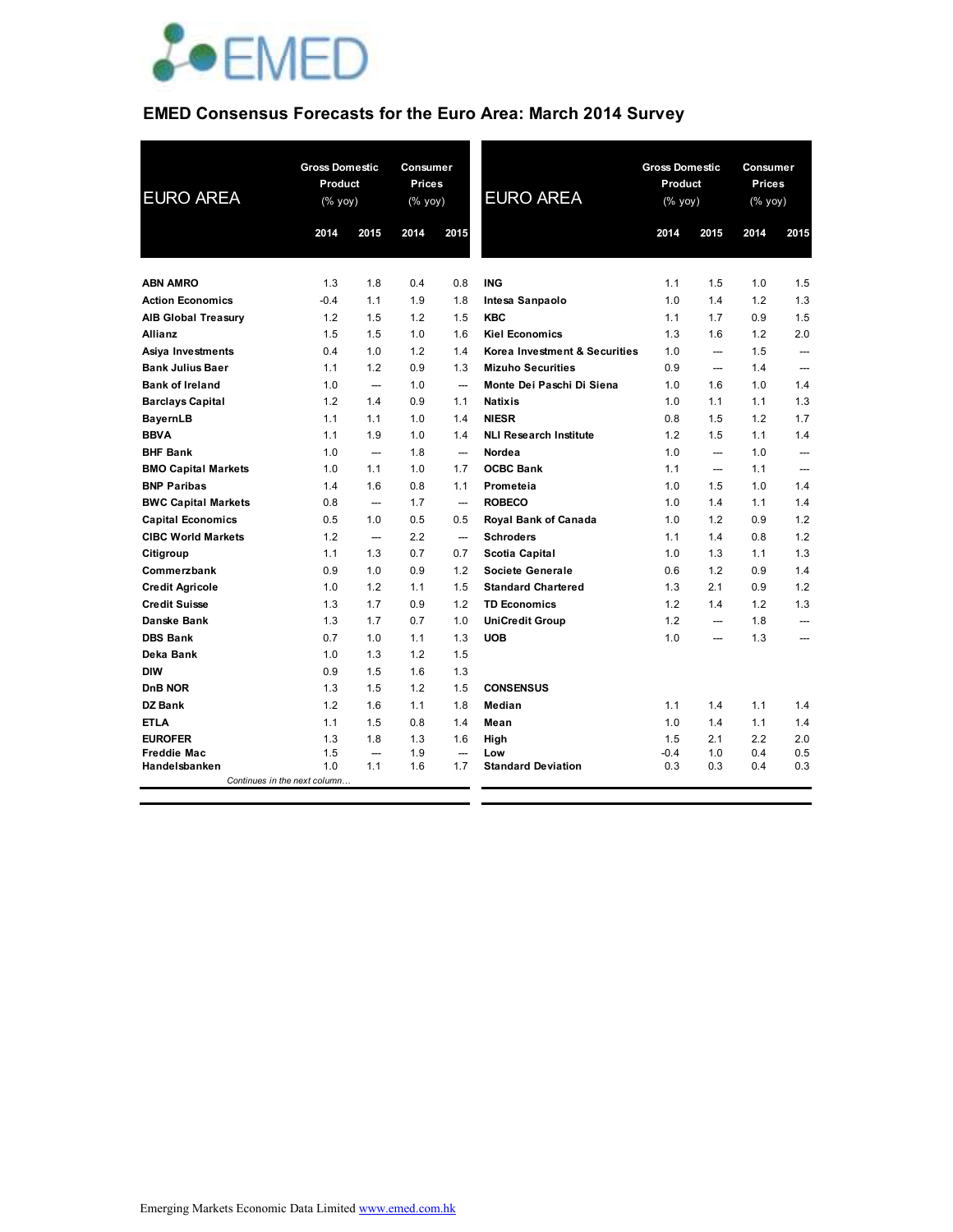

### **EMED Consensus Forecasts for Japan: March 2014 Survey**

| <b>JAPAN</b>                 | <b>Gross Domestic</b><br>Product<br>$(% \mathsf{Y}^{\prime }\mathsf{Y}^{\prime }\mathsf{Y}^{\prime })$ |                          | Consumer<br><b>Prices</b><br>(% yoy) |                          | <b>JAPAN</b>                  | <b>Gross Domestic</b><br>Product<br>(% yoy) |                          | Consumer<br><b>Prices</b><br>(% yoy) |                          |
|------------------------------|--------------------------------------------------------------------------------------------------------|--------------------------|--------------------------------------|--------------------------|-------------------------------|---------------------------------------------|--------------------------|--------------------------------------|--------------------------|
|                              | 2014                                                                                                   | 2015                     | 2014                                 | 2015                     |                               | 2014                                        | 2015                     | 2014                                 | 2015                     |
|                              |                                                                                                        |                          |                                      |                          |                               |                                             |                          |                                      |                          |
| <b>ABN AMRO</b>              | 1.8                                                                                                    | 1.2                      | 1.6                                  | 1.2                      | Intesa Sanpaolo               | 1.7                                         | 0.9                      | 2.3                                  | 1.2                      |
| <b>Action Economics</b>      | 1.8                                                                                                    | ---                      | 2.3                                  | ---                      | <b>ITOCHU Institute</b>       | 1.3                                         | 1.2                      | 2.9                                  | 1.9                      |
| <b>AIB Global Treasury</b>   | 1.5                                                                                                    | 1.5                      | 2.2                                  | 1.7                      | <b>JCER</b>                   | 0.9                                         | 0.5                      | 2.7                                  | 2.0                      |
| <b>Allianz</b>               | 1.4                                                                                                    | 1.2                      | 2.3                                  | 1.9                      | <b>KBC</b>                    | 1.6                                         | 1.3                      | 2.5                                  | 2.1                      |
| Asiya Investments            | 1.7                                                                                                    | 1.2                      | 2.5                                  | 1.6                      | Korea Investment & Securities | 1.2                                         | $\overline{\phantom{a}}$ | 2.9                                  | $\overline{\phantom{0}}$ |
| <b>Bank Julius Baer</b>      | 1.5                                                                                                    | 1.3                      | 1.6                                  | 0.9                      | <b>Mizuho Securities</b>      | 0.8                                         | 1.6                      | 3.0                                  | 1.5                      |
| Bank of Tokyo-Mitsubishi UFJ | 1.3                                                                                                    | $\overline{\phantom{a}}$ | 3.3                                  | $\hspace{0.05cm} \cdots$ | <b>Moody's Analytics</b>      | 1.7                                         | 1.3                      | 2.3                                  | 1.4                      |
| <b>Barclays Capital</b>      | 0.5                                                                                                    | 0.1                      | 2.8                                  | 2.3                      | <b>Natixis</b>                | 1.2                                         | 0.9                      | 2.3                                  | 1.5                      |
| <b>BayernLB</b>              | 1.6                                                                                                    | 1.2                      | 2.1                                  | 1.5                      | <b>NIESR</b>                  | 1.4                                         | 1.2                      | 2.1                                  | 1.8                      |
| <b>BBVA</b>                  | 1.5                                                                                                    | 1.3                      | 2.1                                  | 1.5                      | <b>NLI Research Institute</b> | 1.2                                         | 1.0                      | 2.6                                  | 1.6                      |
| <b>BHF Bank</b>              | 2.1                                                                                                    | $\overline{\phantom{a}}$ | 0.8                                  | $\overline{\phantom{a}}$ | Nordea                        | 1.4                                         | $\overline{\phantom{a}}$ | 2.3                                  | ---                      |
| <b>BMO Capital Markets</b>   | 1.3                                                                                                    | 1.4                      | 2.5                                  | 1.3                      | <b>OCBC Bank</b>              | 1.5                                         | $\overline{\phantom{a}}$ | 2.5                                  | $\overline{a}$           |
| <b>BNP Paribas</b>           | 1.0                                                                                                    | 0.9                      | 2.9                                  | 2.0                      | Prometeia                     | 1.7                                         | 2.0                      | 2.7                                  | 2.0                      |
| <b>BWC Capital Markets</b>   | 1.6                                                                                                    | $\overline{\phantom{a}}$ | 1.7                                  | ---                      | <b>ROBECO</b>                 | 1.7                                         | 1.2                      | 2.3                                  | 1.6                      |
| <b>Capital Economics</b>     | 1.5                                                                                                    | 1.0                      | 2.6                                  | 1.6                      | Royal Bank of Scotland        | 1.4                                         | $\overline{\phantom{a}}$ | 3.0                                  | $\overline{\phantom{a}}$ |
| <b>CIBC World Markets</b>    | 2.0                                                                                                    | $\overline{\phantom{a}}$ | 1.2                                  | $\overline{\phantom{a}}$ | <b>Schroders</b>              | 1.4                                         | 1.3                      | 1.9                                  | 1.5                      |
| Citigroup                    | 1.2                                                                                                    | 1.0                      | 2.8                                  | 1.6                      | Scotia Capital                | 1.4                                         | 1.2                      | 1.5                                  | 2.1                      |
| Commerzbank                  | 1.8                                                                                                    | 1.5                      | 2.0                                  | 1.5                      | Societe Generale              | 1.7                                         | 1.5                      | 2.7                                  | 2.0                      |
| <b>Credit Agricole</b>       | 2.0                                                                                                    | 1.1                      | 3.1                                  | 1.7                      | <b>Standard Chartered</b>     | 1.5                                         | 1.3                      | 2.8                                  | 1.6                      |
| <b>Credit Suisse</b>         | 1.3                                                                                                    | 0.7                      | 2.3                                  | 1.0                      | <b>TD Economics</b>           | 1.4                                         | 1.0                      | 1.3                                  | 1.4                      |
| Daiwa Institute of Research  | 1.0                                                                                                    |                          | 2.9                                  | $\overline{\phantom{a}}$ | <b>UOB</b>                    | 2.5                                         | $\sim$                   | 2.0                                  | ---                      |
| Danske Bank                  | 2.0                                                                                                    | 1.6                      | 2.8                                  | 2.2                      |                               |                                             |                          |                                      |                          |
| <b>DBS Bank</b>              | 1.4                                                                                                    | 1.0                      | 2.4                                  | 1.0                      |                               |                                             |                          |                                      |                          |
| Deka Bank                    | 1.0                                                                                                    | 0.7                      | 2.7                                  | 2.0                      |                               |                                             |                          |                                      |                          |
| <b>DIW</b>                   | 1.7                                                                                                    | 1.9                      | 1.0                                  | 0.4                      | <b>CONSENSUS</b>              |                                             |                          |                                      |                          |
| <b>DnB NOR</b>               | 1.4                                                                                                    | 0.7                      | 2.4                                  | 1.6                      | Median                        | 1.5                                         | 1.2                      | 2.3                                  | 1.6                      |
| DZ Bank                      | 1.4                                                                                                    | 1.5                      | 1.9                                  | 1.6                      | Mean                          | 1.5                                         | 1.2                      | 2.2                                  | 1.6                      |
| <b>Experian Economics</b>    | 1.9                                                                                                    | 1.6                      | 0.2                                  | 1.9                      | High                          | 2.5                                         | 2.0                      | 3.3                                  | 2.3                      |
| <b>Freddie Mac</b>           | 0.7                                                                                                    | $\sim$                   | 0.2                                  | $\overline{\phantom{a}}$ | Low                           | 0.5                                         | 0.1                      | 0.2                                  | 0.4                      |
| ING                          | 1.7                                                                                                    | 1.7                      | 2.3                                  | 1.4                      | <b>Standard Deviation</b>     | 0.4                                         | 0.4                      | 0.7                                  | 0.4                      |
| Continues in the next column |                                                                                                        |                          |                                      |                          |                               |                                             |                          |                                      |                          |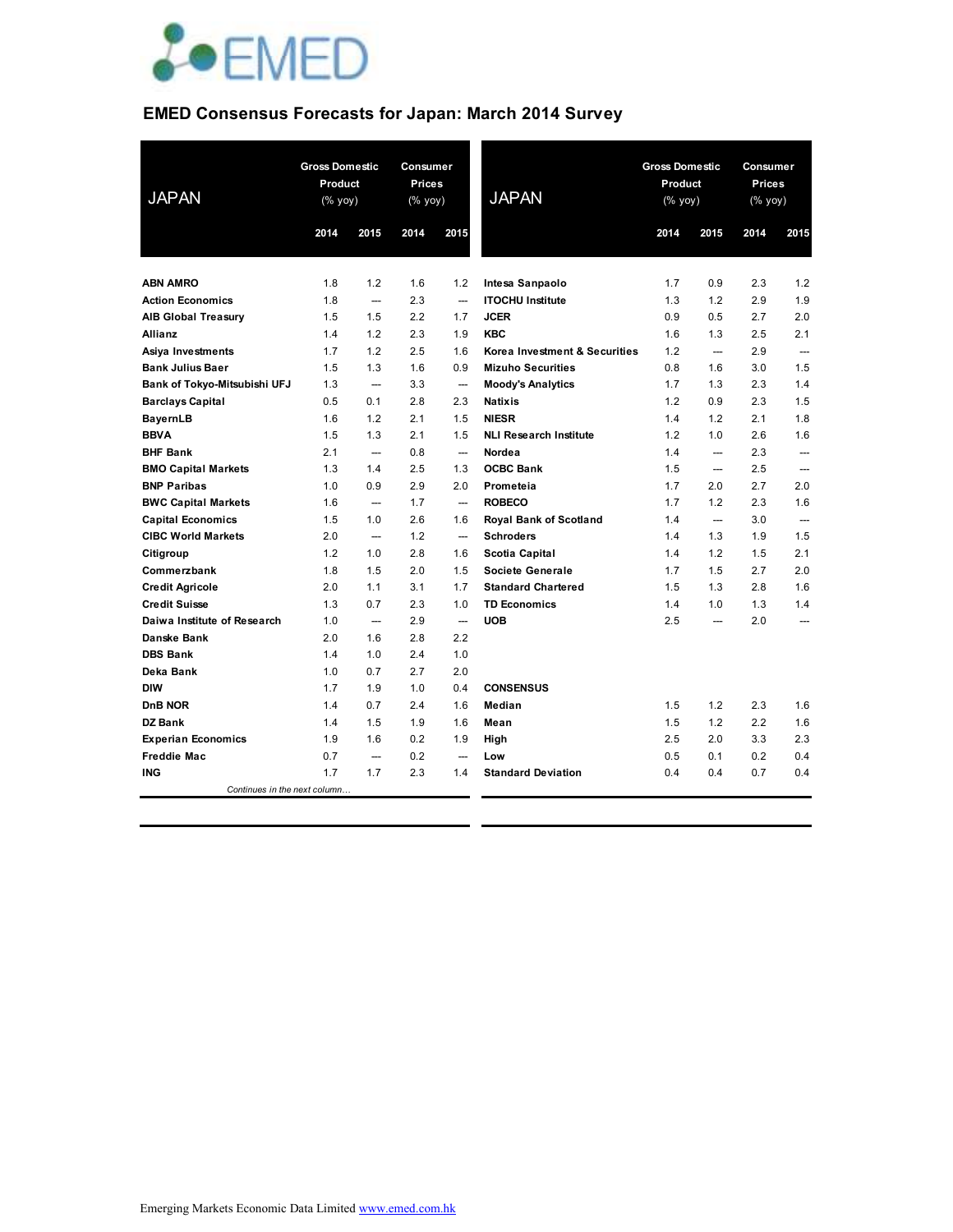

# **EMED Consensus Forecasts for China: March 2014 Survey**

| <b>CHINA</b>                 | <b>Gross Domestic</b><br>Product<br>$(% \mathsf{Y}^{\prime }\mathsf{Y}^{\prime }\mathsf{Y}^{\prime })$<br>2014 | 2015                     | 2014 | Consumer<br><b>Gross Domestic</b><br><b>Prices</b><br>Product<br><b>CHINA</b><br>(% yoy)<br>(% yoy)<br>2015<br>2014 |                               | 2015 | Consumer<br><b>Prices</b><br>(% yoy)<br>2014<br>2015 |     |                          |
|------------------------------|----------------------------------------------------------------------------------------------------------------|--------------------------|------|---------------------------------------------------------------------------------------------------------------------|-------------------------------|------|------------------------------------------------------|-----|--------------------------|
|                              |                                                                                                                |                          |      |                                                                                                                     |                               |      |                                                      |     |                          |
| <b>ABN AMRO</b>              | 7.5                                                                                                            | 7.0                      | 3.4  | 4.1                                                                                                                 | <b>ING</b>                    | 7.5  | 7.5                                                  | 2.6 | 2.6                      |
| <b>Action Economics</b>      | 7.5                                                                                                            | $\overline{\phantom{a}}$ | 3.2  | ---                                                                                                                 | Intesa Sanpaolo               | 7.3  | 7.2                                                  | 2.8 | 2.9                      |
| <b>Allianz</b>               | 7.4                                                                                                            | 7.2                      | 3.2  | 3.0                                                                                                                 | JP Morgan                     | 7.4  | $\overline{\phantom{a}}$                             | 3.2 | $\overline{\phantom{a}}$ |
| Asiya Investments            | 7.2                                                                                                            | 7.0                      | 3.0  | 3.0                                                                                                                 | <b>KBC</b>                    | 7.2  | 7.0                                                  | 3.1 | 3.0                      |
| <b>Bank Julius Baer</b>      | 7.0                                                                                                            | 6.5                      | 2.5  | 2.5                                                                                                                 | Korea Investment & Securities | 7.3  | $\overline{\phantom{a}}$                             | 3.0 | ---                      |
| <b>Bank of East Asia</b>     | 7.6                                                                                                            | 7.4                      | 2.8  | 3.0                                                                                                                 | <b>Moody's Analytics</b>      | 7.6  | 7.4                                                  | 3.4 | 3.5                      |
| <b>Barclays Capital</b>      | 7.2                                                                                                            | 7.4                      | 3.1  | 3.5                                                                                                                 | <b>Natixis</b>                | 7.5  | 7.3                                                  | 3.1 | 3.2                      |
| <b>BBVA</b>                  | 7.6                                                                                                            | 7.5                      | 3.3  | 3.5                                                                                                                 | <b>NIESR</b>                  | 7.2  | 6.9                                                  | 2.4 | 2.6                      |
| <b>BMO Capital Markets</b>   | 7.2                                                                                                            | 7.3                      | 2.8  | 3.0                                                                                                                 | <b>NLI Research Institute</b> | 7.5  | 7.3                                                  | 2.7 | 3.0                      |
| <b>BNP Paribas</b>           | 7.3                                                                                                            | 6.8                      | 2.8  | 3.0                                                                                                                 | Nordea                        | 7.4  | ---                                                  | 3.5 |                          |
| <b>BWC Capital Markets</b>   | 7.2                                                                                                            |                          | 3.3  | $\overline{\phantom{a}}$                                                                                            | <b>OCBC Bank</b>              | 7.5  | ---                                                  | 3.1 |                          |
| <b>Capital Economics</b>     | 7.3                                                                                                            | 7.0                      | 3.0  | 3.5                                                                                                                 | Renaissance Capital           | 7.0  | $\overline{\phantom{a}}$                             | 2.5 |                          |
| <b>CICC</b>                  | 7.6                                                                                                            | $\overline{\phantom{a}}$ | 3.1  | ---                                                                                                                 | <b>ROBECO</b>                 | 7.5  | 7.4                                                  | 3.1 | 3.3                      |
| Citigroup                    | 7.3                                                                                                            | 7.0                      | 3.2  | 3.7                                                                                                                 | Royal Bank of Scotland        | 8.2  | 8.1                                                  | 2.7 | 3.2                      |
| Commerzbank                  | 7.5                                                                                                            | 7.0                      | 3.5  | 3.5                                                                                                                 | <b>Schroders</b>              | 7.1  | 7.3                                                  | 2.7 | 2.9                      |
| <b>Credit Agricole</b>       | 7.2                                                                                                            | 6.8                      | 3.5  | 3.8                                                                                                                 | Scotia Capital                | 7.3  | 7.0                                                  | 2.8 | 3.5                      |
| <b>Credit Suisse</b>         | 7.3                                                                                                            | 7.9                      | 3.0  | 3.5                                                                                                                 | Societe Generale              | 6.9  | 6.7                                                  | 3.0 | 3.0                      |
| Daiwa Institute of Research  | 7.1                                                                                                            | 6.9                      | 2.5  | 2.3                                                                                                                 | <b>Standard Chartered</b>     | 7.4  | 7.0                                                  | 3.3 | 3.0                      |
| <b>Danske Bank</b>           | 7.6                                                                                                            | 7.4                      | 2.9  | 3.2                                                                                                                 | <b>UniCredit Group</b>        | 8.0  | ---                                                  | 3.5 | ---                      |
| <b>DBS Bank</b>              | 7.5                                                                                                            | 7.5                      | 3.0  | 3.2                                                                                                                 | <b>UOB</b>                    | 7.7  | ---                                                  | 3.1 | ---                      |
| Deka Bank                    | 7.6                                                                                                            | 7.4                      | 2.4  | 2.7                                                                                                                 |                               |      |                                                      |     |                          |
| <b>DIW</b>                   | 7.5                                                                                                            | $\overline{\phantom{a}}$ | 3.7  | $\overline{\phantom{a}}$                                                                                            |                               |      |                                                      |     |                          |
| DnB NOR                      | 7.3                                                                                                            | 7.0                      | 3.0  | 3.5                                                                                                                 | <b>CONSENSUS</b>              |      |                                                      |     |                          |
| <b>DZ Bank</b>               | 7.5                                                                                                            | 7.2                      | 3.2  | 3.8                                                                                                                 | Median                        | 7.4  | 7.2                                                  | 3.1 | 3.2                      |
| <b>Experian Economics</b>    | 7.5                                                                                                            | 8.0                      | 3.1  | 3.3                                                                                                                 | Mean                          | 7.4  | 7.2                                                  | 3.1 | 3.2                      |
| <b>Freddie Mac</b>           | 7.8                                                                                                            | $\overline{\phantom{a}}$ | 4.2  | $\overline{\phantom{a}}$                                                                                            | High                          | 8.2  | 8.1                                                  | 4.2 | 4.1                      |
| Handelsbanken                | 7.3                                                                                                            | 7.0                      | 3.2  | $\overline{\phantom{a}}$                                                                                            | Low                           | 6.9  | 6.5                                                  | 2.4 | 2.3                      |
| <b>ICBC</b> International    | 7.5                                                                                                            | 7.3                      | 3.4  | 3.2                                                                                                                 | <b>Standard Deviation</b>     | 0.2  | 0.3                                                  | 0.4 | 0.4                      |
| Continues in the next column |                                                                                                                |                          |      |                                                                                                                     |                               |      |                                                      |     |                          |